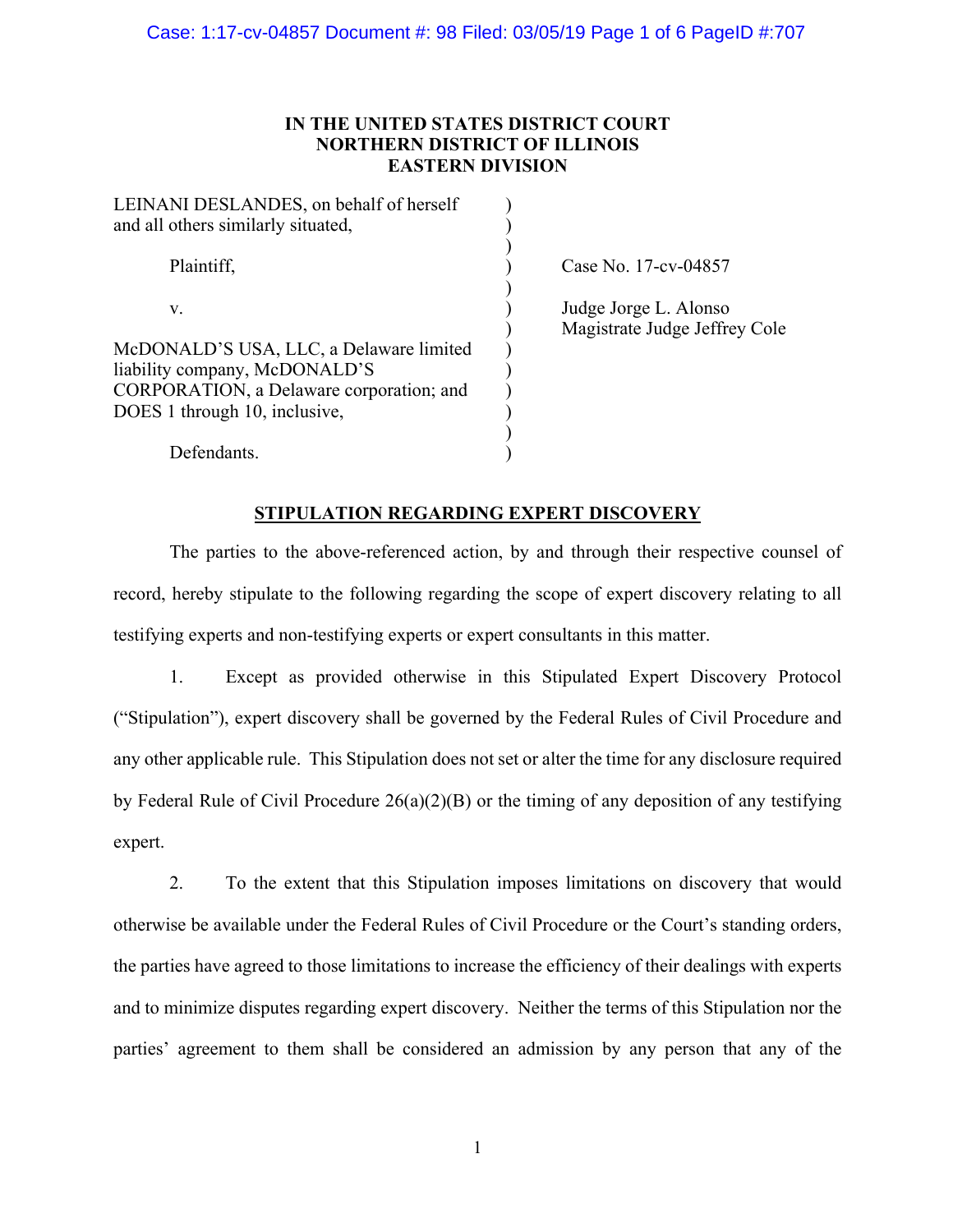## Case: 1:17-cv-04857 Document #: 98 Filed: 03/05/19 Page 2 of 6 PageID #:708

information restricted from discovery by this Stipulation would otherwise be discoverable or admissible.

3. Except as provided in Paragraphs 5 and 6 below, the following types of information shall *not* be the subject of any form of discovery, and the parties shall not be obligated to preserve such information in any form or include such information on any privilege log:

- a. The content of oral, written or other communications among and between:
	- i. Counsel and the testifying expert and/or the expert's staff and/or supporting firms;
	- ii. Counsel and any non-testifying expert consultant and/or the consultant's staff;
	- iii. The testifying expert and other experts and/or other non-testifying expert consultants;
	- iv. The testifying expert and their staff and/or supporting firms;
	- v. Non-testifying expert consultants and their staffs; and/or
	- vi. The respective staffs and/or supporting firms of testifying experts or non-testifying expert consultants and the staffs and/or supporting firms of other experts or non-testifying expert consultants.

b. Notes, drafts, written communications, preliminary or intermediate calculations, computations or other data runs, or other types of preliminary work created by, for, or at the direction of a testifying expert in connection with this matter (aside from the final written expert report(s) and notes generated while testifying), including copies of documents produced by any party bearing the notes, markings, or comments of any of the following persons or their staff or agents: the testifying expert, other expert witnesses, non-testifying experts, consultants or outside or in-house attorneys for the party or parties.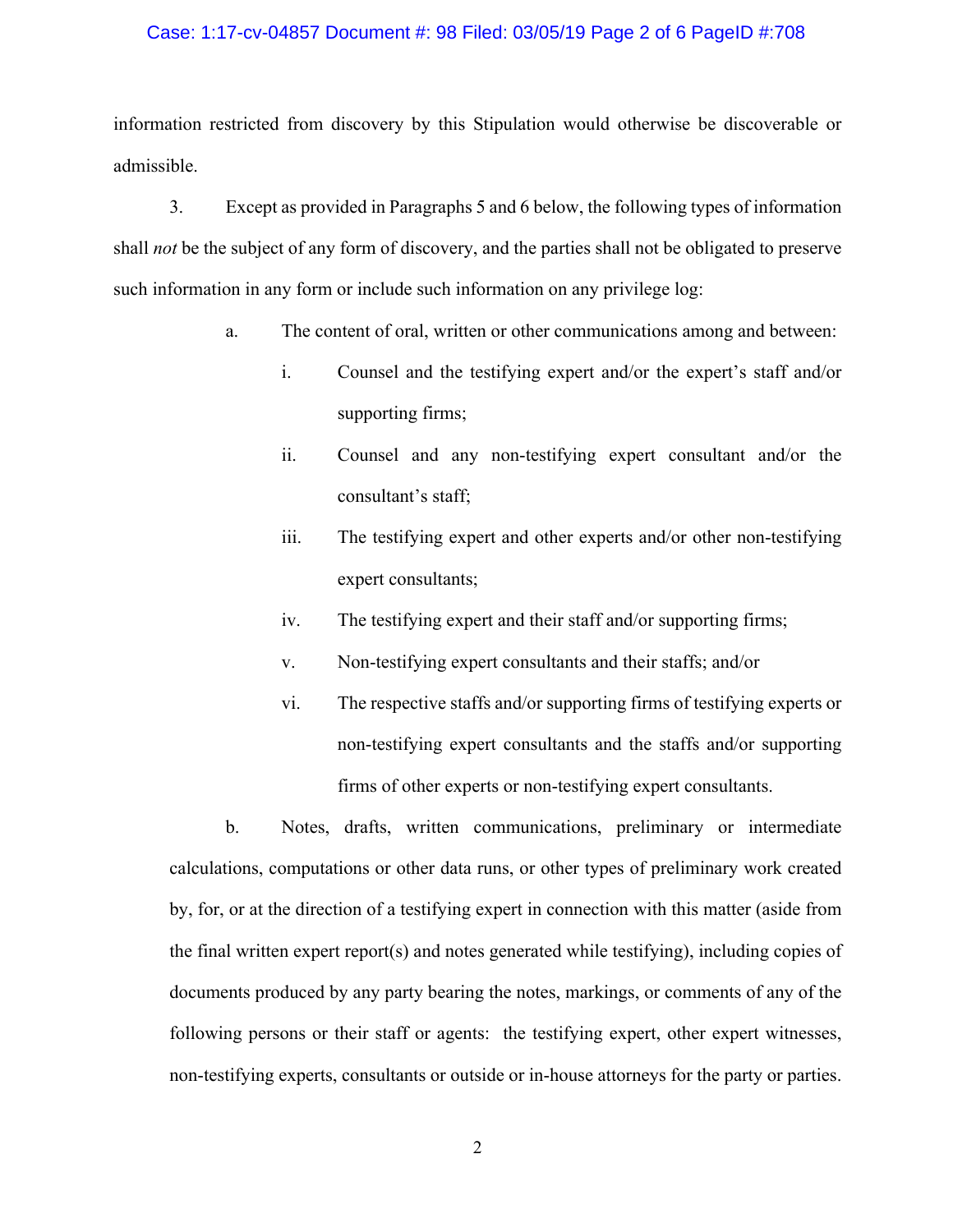## Case: 1:17-cv-04857 Document #: 98 Filed: 03/05/19 Page 3 of 6 PageID #:709

4. Except as provided in Paragraphs 5 and 6 below, no party or their experts are obligated to preserve or produce budgets, invoices, bills, receipts or time records concerning the work performed by testifying or non-testifying expert witnesses or consultants, their staff, assistants, colleagues, associates, or other agents, or their companies or organizations, relating to the report or testimony provided in this matter.

5. The limitations contained in Paragraphs 3 and 4 above shall not apply to any communications, documents, data sets, data runs, calculations, computations or other forms of information or work upon which a testifying expert relies as a basis for any of his or her opinions or reports. To the extent an expert relies on an assumption provided by counsel, the assumption but not the communication(s) between counsel and the expert concerning that assumption—must be disclosed.

6. Notwithstanding the limitations contained in Paragraphs 3 and 4 above, a testifying expert may be asked to respond to reasonable questions regarding the hourly rates of the expert and his or her staff, the amount of time an expert or that expert's staff has spent on the expert's report and associated work, and the amount of money billed for the report and associated work.

7. Within three business days of any party serving any expert report and/or expert declaration pursuant to Federal Rule of Civil Procedure 26(a)(2)(B) or otherwise, the party or parties proffering the expert witness shall produce the documents, data, or other information relied upon by the expert witness in forming the expert witness's opinions. All other disclosures required by Federal Rule of Civil Procedure 26(a)(2)(B) will be served at the time of the report. "Documents, data or other information relied upon" shall include underlying reports, schedules, spreadsheets, coding, or other information sufficient to reconstruct the work, calculations, and/or analyses upon which the expert witness is relying for his or her opinions.

3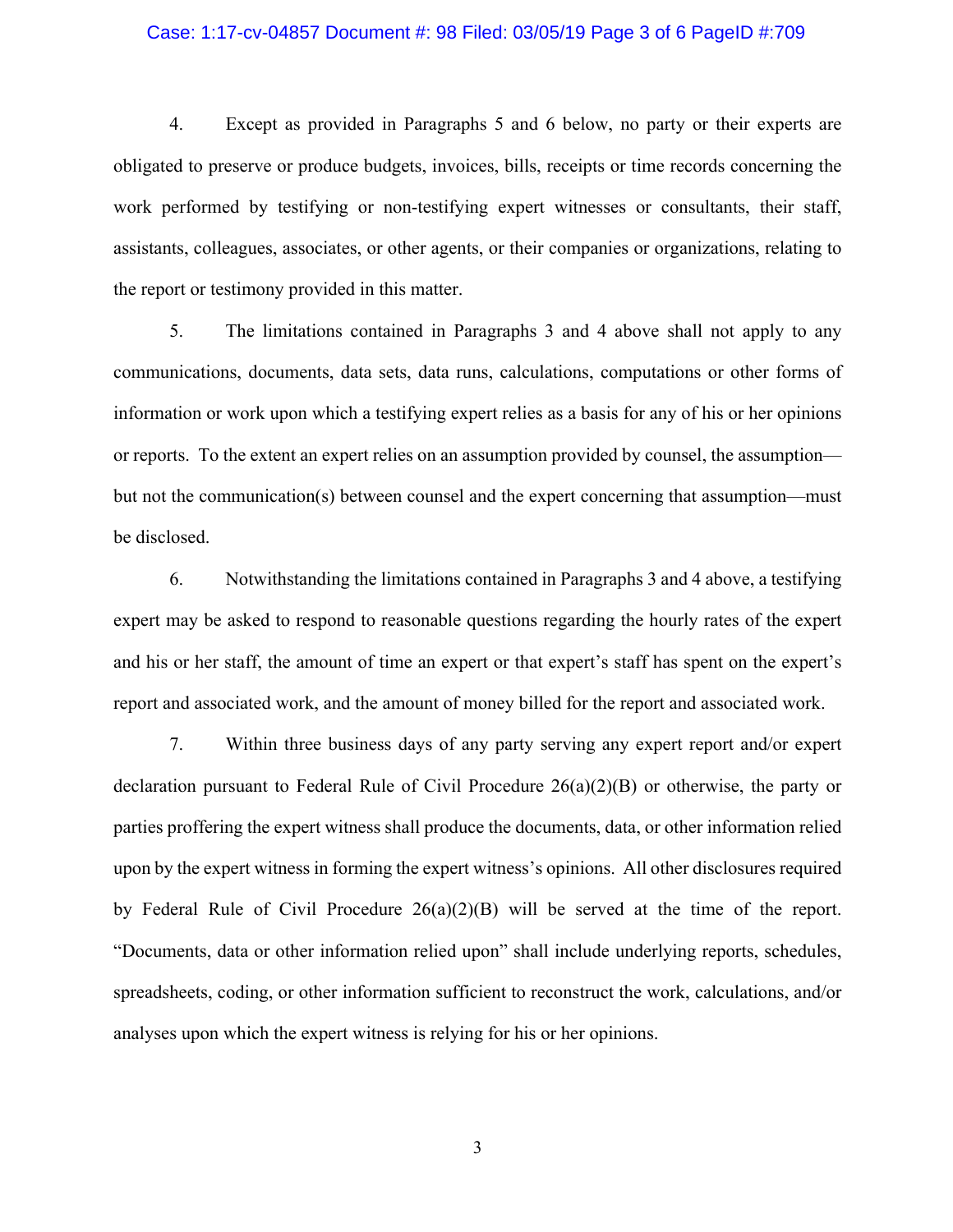## Case: 1:17-cv-04857 Document #: 98 Filed: 03/05/19 Page 4 of 6 PageID #:710

8. The information required by Paragraph 7 above shall be produced electronically (via email, disc or FTP site) where feasible. Data, statistical analyses, or other information (including any calculation or exhibit) upon which an expert relies for any of his or her opinion(s) in this matter shall be provided in machine readable format, including any data that has been cleaned, reformatted, or modified in any way from the form in which it may have been provided to the expert. All other documents, data, and other information relied upon shall be provided in a format as agreed to by the parties, along with any software and instructions required to read them, but no party need produce computer software that is reasonably and commercially available (e.g., Microsoft Word, Excel). Documents that are publicly available need not be produced if they are available online for free at an internet address identified in the expert's report/declaration. Documents that have previously been produced during discovery need not be produced if they are identified by Bates number.

9. No subpoenas (for depositions or documents) need be served on any testifying expert from whom a report or declaration is provided. Instead, the party proffering such expert will (a) be responsible for producing all materials and information required by the Federal Rules of Civil Procedure or this Stipulation, and (b) make the expert available for deposition at a time mutually agreed to by the parties and consistent with the Court's scheduling order.

10. Nothing in this Stipulation shall permit a party or a testifying expert to withhold any proposition, fact, belief or other data, information or material (including any assumption) on which the expert relies in support of her or his opinion(s) in this matter or that is otherwise discoverable by order of the Court.

11. Subject to the duty to correct under Federal Rule of Civil Procedure 26(a)(2)(E) and Rule  $26(e)(2)$ , no expert report, summary, or other expert evidence may be supplemented, and

4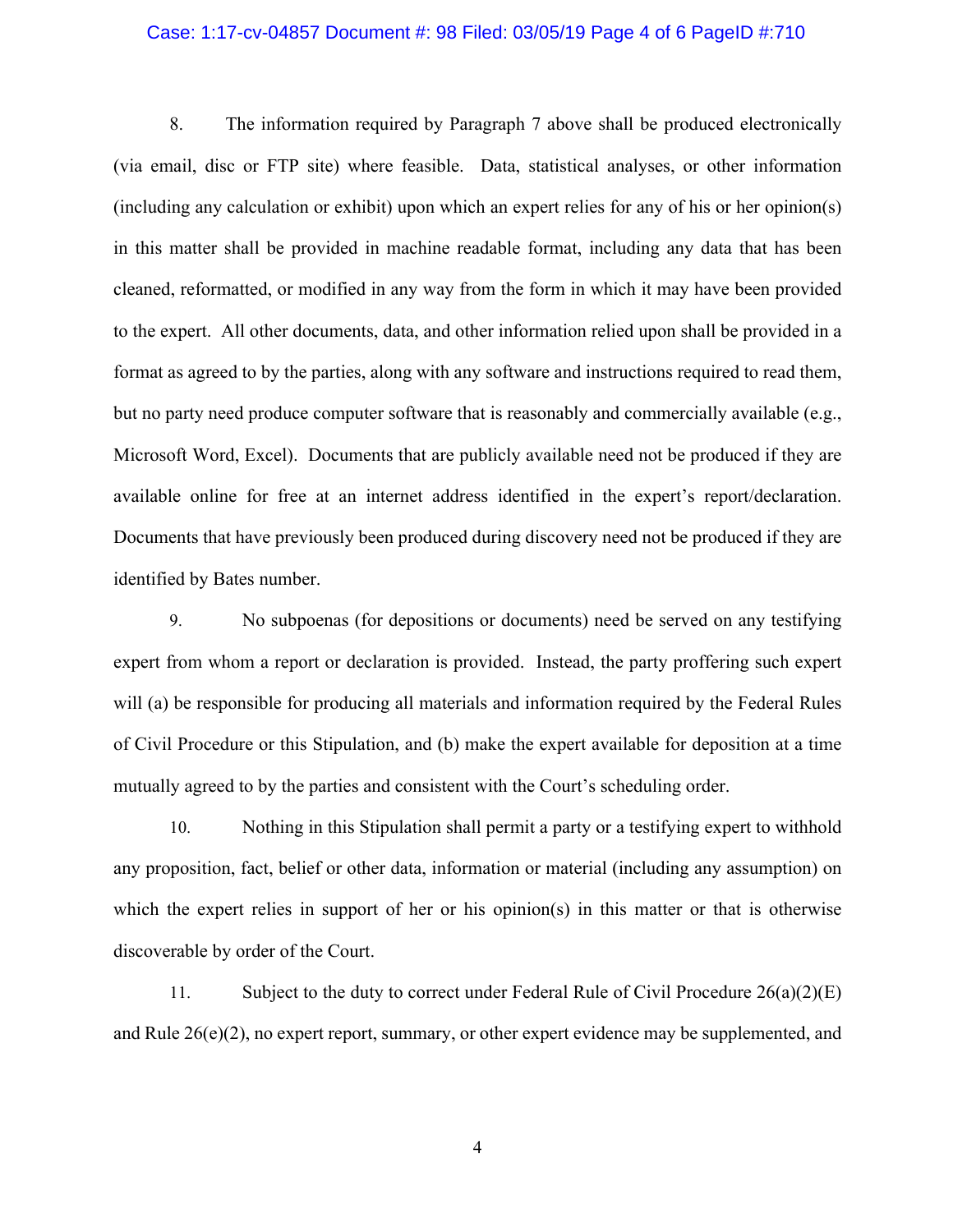## Case: 1:17-cv-04857 Document #: 98 Filed: 03/05/19 Page 5 of 6 PageID #:711

no expert evidence may be offered or admitted that has not been timely and properly disclosed,

except by leave of Court.

12. The parties agree to comply with this Stipulation pending its entry by the Court

as the expert discovery protocol of record.

## **STIPULATED AND AGREED TO:**

Dated: February 27, 2019

Derek Y. Brandt

#### McCUNE WRIGHT AREVALO, LLP

Derek Y. Brandt (#6228895) 101 West Vandalia Street, Suite 200 Edwardsville, Illinois 62025 Tel: (618) 307-6116 Fax: (618) 307-6161 dyb@mccunewright.com

Richard D. McCune (*pro hac vice*) Michele M. Vercoski (*pro hac vice*) 3281 East Guasti Road, Suite 100 Ontario, California 91761 Tel: (909) 557-1250 rdm@mccunewright.com mmv@mccunewright.com

SCOTT+SCOTT ATTORNEYS AT LAW LLP

Walter W. Noss (*pro hac vice*) Stephanie A. Hackett (*pro hac vice*) Sean C. Russell (*pro hac vice*) 600 West Broadway, Suite 3300 San Diego, California 92101 Tel: 619-233-4565 wnoss@scott-scott.com shackett@scott-scott.com sean.russell@scott-scott.com

Michelle E. Conston (*pro hac vice*) The Helmsley Building 230 Park Ave., 17th Floor New York, New York 10169

*\_/s/ Derek Y. Brandt*\_\_\_\_\_\_\_\_\_\_\_\_\_\_\_\_\_\_\_ *\_/s/ Matthew C. Parrott*\_\_\_\_\_\_\_\_\_\_\_\_\_\_\_\_\_ Matthew C. Parrott

GIBSON DUNN & CRUTCHER LLP

D. Jarrett Arp (admitted pro hac vice) 1050 Connecticut Ave., N.W. Washington, D.C. 20036 Telephone: (202) 955-8500 Facsimile: (202) 467-0539 Email: JArp@gibsondunn.com

Rachel S. Brass (admitted pro hac vice) 555 Mission St., Suite 3000 San Francisco, California 94105 Telephone: (415) 393-8200 Facsimile: (415) 374-8458 Email: RBrass@gibsondunn.com

Matthew C. Parrott (admitted pro hac vice) 3161 Michelson Dr. Irvine, CA 92612 Telephone: (949) 451-3800 Facsimile: (949) 451-4220 Email: MParrott@gibsondunn.com

## A&G LAW LLC

Robert M. Andalman (Atty. No. 6209454) Rachael Blackburn (Atty. No. 6277142) 542 S. Dearborn St.; 10th Floor Chicago, IL 60605 Tel.: (312) 341-3900 Fax: (312) 341-0700

*Counsel for McDonald's USA, LLC and McDonald's Corporation*